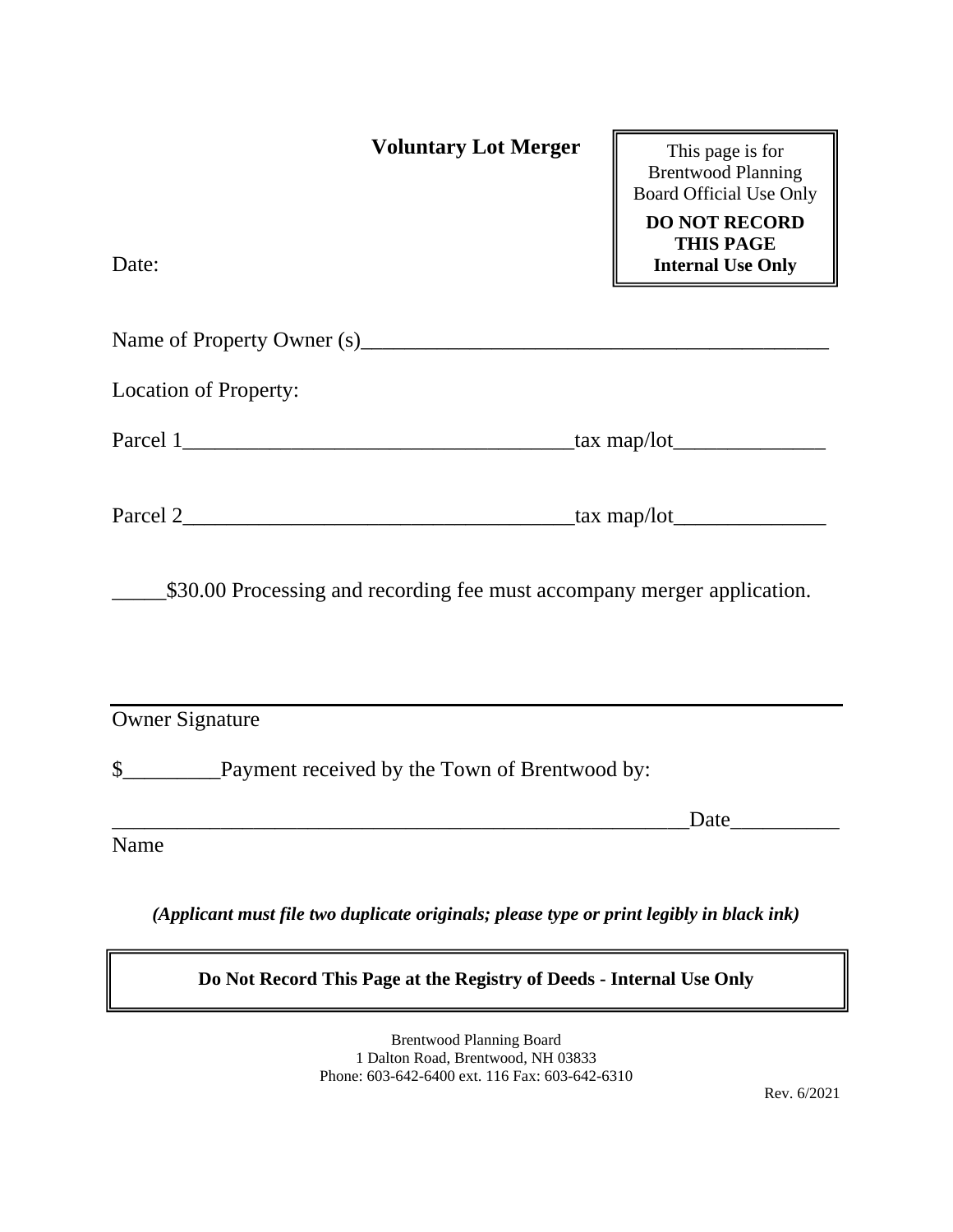## **TOWN OF BRENTWOOD, N.H. VOLUNTARY LOT MERGER FORM**

## *\*Applicant must file two duplicate originals; please type or print legibly in black ink. Do not write in margins.*

As provided for in RSA 674:39-a, the undersigned applicant requests that the Town of Brentwood, New Hampshire, hereby merge the following parcels of land for the purposes of being assessed and treated for regulatory purposes as a single tract or parcel of land:

Name of record owner(s) must be identical for all lots consolidated: \_\_\_\_\_\_\_\_\_\_\_\_\_\_\_\_\_\_\_\_\_\_\_\_\_ \_\_\_\_\_\_\_\_\_\_\_\_\_\_\_\_\_\_\_\_\_\_\_\_\_\_\_\_\_\_\_\_\_\_\_\_\_\_\_\_\_\_\_\_\_\_\_\_\_\_\_\_\_\_\_\_\_\_\_\_\_\_\_\_\_\_\_\_\_\_\_\_\_\_\_\_\_\_\_\_ Mailing address of owner(s): **\_\_\_\_\_\_\_\_\_\_\_\_\_\_\_\_\_\_\_\_\_\_\_\_\_\_\_\_\_\_\_\_\_\_\_\_\_\_\_\_\_\_\_\_\_\_\_\_\_\_\_\_\_\_\_\_** The following existing parcels are to be consolidated into a single parcel: Deed Reference

|        |                                  |                       | DUU KUUUNU  |      |
|--------|----------------------------------|-----------------------|-------------|------|
|        | $\underline{\text{Map}}$ # Lot # | <b>Street Address</b> | <b>Book</b> | Page |
| Parcel |                                  |                       |             |      |
| Parcel |                                  |                       |             |      |

(Attach additional sheet if necessary)

It is a condition of this application that all real estate taxes on all parcels shall be current.

By signing below, the applicant agrees that (i) this request is subject to approval of the Planning Board to assure such merger does not create a violation of the current zoning ordinance or subdivision regulations, (ii) that upon approval, a copy of this agreement shall be recorded in the Rockingham County Registry of Deeds, and (iii) subsequent to the approval of this agreement, the owner(s) shall not separately convey or encumber any of the previously existing parcels.

> Brentwood Planning Board 1 Dalton Road, Brentwood, NH 03833 Phone: 603-642-6400 ext. 116 Fax: 603-642-6310